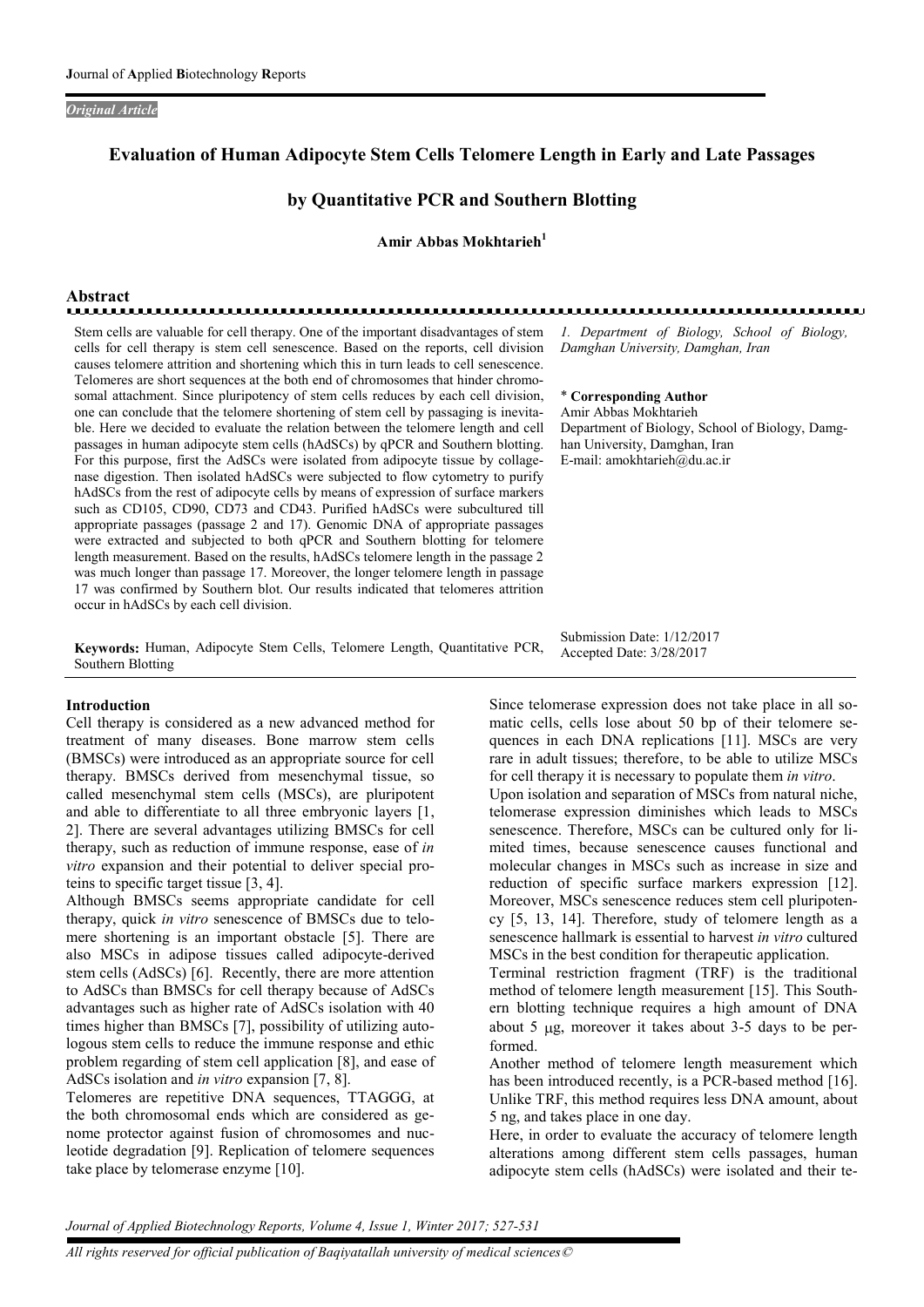lomere length were evaluated by qPCR and Southern blotting method.

## Materials and Methods

## *Isolation of hAdSCs*

For hAdSCs isolation, adipose tissue was obtained from pregnant women (25-35 years old) planning on cesarean sections after obtaining written informed consent. Briefly, adipose tissue was cut to the very tiny pieces by a sterile scissor and then embedded in 0.2% collagenase (Gibco, 17100-017) and incubated at 37°C for two hours. Then DMEM containing 10% FBS was added to the digested suspension to inactivate collagenase enzyme. The digested suspension was centrifuged at 1200 rpm for 5 minutes and finally the isolated cells were cultured in a 10 mm culture dish and incubated at  $37^{\circ}$ C with  $5\%$  CO<sub>2</sub> for 72 hours. About 70-80% confluence cells were passaged.

## *hAdSCs purification by flow cytometry*

In this regard, hAdSCs (Passage 1) were trypsinized, and centrifuged at 2000 rpm for 3 minutes at 25°C and resuspended in FACS buffer (PBS, 2% FBS). Then, cells were incubated on ice for 10 minutes. Fluorescence antibodies against CD73, CD44, CD105, CD90, D45 and CD34 were added and cells were incubated with agitation at 4°C for 30 minutes. After removing non-conjugated antibodies by three washes, cells were resuspended in PBS and subjected to flow cytometer (Becton Dickinson, San Jose, CA).

## *Genomic DNA Extraction*

Genomic DNA extraction was done by phenol-chloroform method. Briefly, hAdSCs in passage 2 and passage 17 were lysed by Lysis buffer (10 mM EDTA pH 8.0, 10 mM Tris pH 8.0, 100 mM NaCl, 0.5% w/v SDS, 100 mg/ml Proteinase K), and were incubated for 1.5 hour at 37°C. After proteinase K inactivation via incubation at 75°C for 15 minutes, RNA was removed by treating the sample by 5µl RNase A (10 mg/ml). Then centrifugation was done and the supernatant was transferred to a new tube. Equal volume of phenol: chloroform (1:1) were added to the supernatant and mixed carefully. The aqueous phase was separated and transferred to a new tube. Finally, ethanol precipitation was done to isolate genomic DNA.

## *Real-Time PCR*

Real time PCR was done as previously was explained [16]. Accordingly, three tubes of master mixes containing identical components except primers were prepared; two of them for telomeres of hAdSCs (passage 2 and passage 17) and one for standard 36B4. 36B4 is a single-copy gene that encodes acidic ribosomal phosphoprotein PO and is located on chromosome 12. The components of PCR master mixes were based on TAKARA kit (Japan). Primer concentration for telomere forward primer was 70 nM and for reverse primer 469 nM and template DNA 30 ng. For control 36B4 gene, 300 nM of forward primer and 500 nM of reverse primer were used. DNA concentration was from 12.64 ng to 100 ng in five concentrations by1.68-fold increase. Real time PCR was done utilizing Applied Biosystem (USA) 7500 with 30 cycles. The primer sequences are shown in Table 1.

## *Relative quantification of gene expression*

The Livak method was used for data analysis [17]. For this purpose, first, the  $\Delta C_T$  values of reference and samples

were calculated and then the relative telomere length of samples to reference were calculated based on the following formulation:

Relative telomere length =  $2^{-(\Delta CT \text{ Sample - }\Delta CT \text{ Reference})} = 2$  $\Delta \Delta$ CT

Table1. Sequence of primers for q-PCR analysis.

| Primer | <b>Sequence</b>                             |
|--------|---------------------------------------------|
| TelF   | 5GGTTTTTGAGGGTGAGGGTGAGGGTGAGGG<br>TGAGGGT3 |
| TelR   | 5TCCCGTATCCCTATCCCTATCCCTATCCCTAT<br>CCCTA3 |
| 36B4 F | 5CAGCAAGTGGGAAGGTGTAATCC3                   |
| 36B4 R | 5CCCATTCTATCATCAACGGGTACAA3                 |

## *Southern blotting for telomere length evaluation*

For telomere length evaluation by Southern blotting, steps were taken based on previous study [18] with a slight modification. Briefly, about 10 µg of the same DNA that was used for qPCR, was double cut by Afa I and Hinf III restriction enzymes during overnight and electrophoresed in 0.5% agarose gel. Gel depurination was done by three different buffers (depurination, denaturation, and neutralization buffer) each for 30 minutes. Then, DNA transferred from gel to nitrocellulose membrane by capillary method. To immobilize DNA, the membrane was baked at 85°C for 2 hours. Hybridization of DNA and probe, CCCTAA, was exerted by 2 mg probe in hybridization solution at 65°C for 20 hours. The DNA–probe hybrid was monitored by chemiluminescence detector.

## *TRF length analysis*

The X-ray films obtained from Southern blotting were scanned with a densitometer. TRF lengths were measured utilizing telo tool following previous report step by step [19]

## *Statistical analysis*

Quantitative data was obtained in triplicate and reported as  $means \pm SEM$ . Statistical comparisons were performed and a *P*-value  $\leq$  0.05 was considered significant.

## **Results**

## *Isolation and purification of hAdScs*

To evaluate telomere length of hAdSCs in two different passages (passage 2 and passage 17), isolated hAdSCs were first subjected to flow cytometry in order to purify hAdSCs from the rest of cells in adipose tissue. The isolated hAdSCs highly expressed CD105, CD90, CD44 and CD73; whereas none of them expressedCD45 and CD34 (Fig. 1). The purified hAdSCs by flow cytometry were cultured to passages 17 and their genomic DNA in passage 2 and passage 17 were isolated and subjected to both q-PCR and Southern blot to evaluate their telomere length.

## *Real-Time PCR for telomere quantification*

To evaluate the relation between the telomere length and cell passages, hAdSCs were subjected to quantitative PCR with specific primers for relative telomere length measurement [16]. Genomic DNA of hAdSCs in passage 2 and 17 and Hela cells genomic DNA as a control were used for real time PCR. Two standard curves, one for samples and one for references, were generated by Plotting CT Values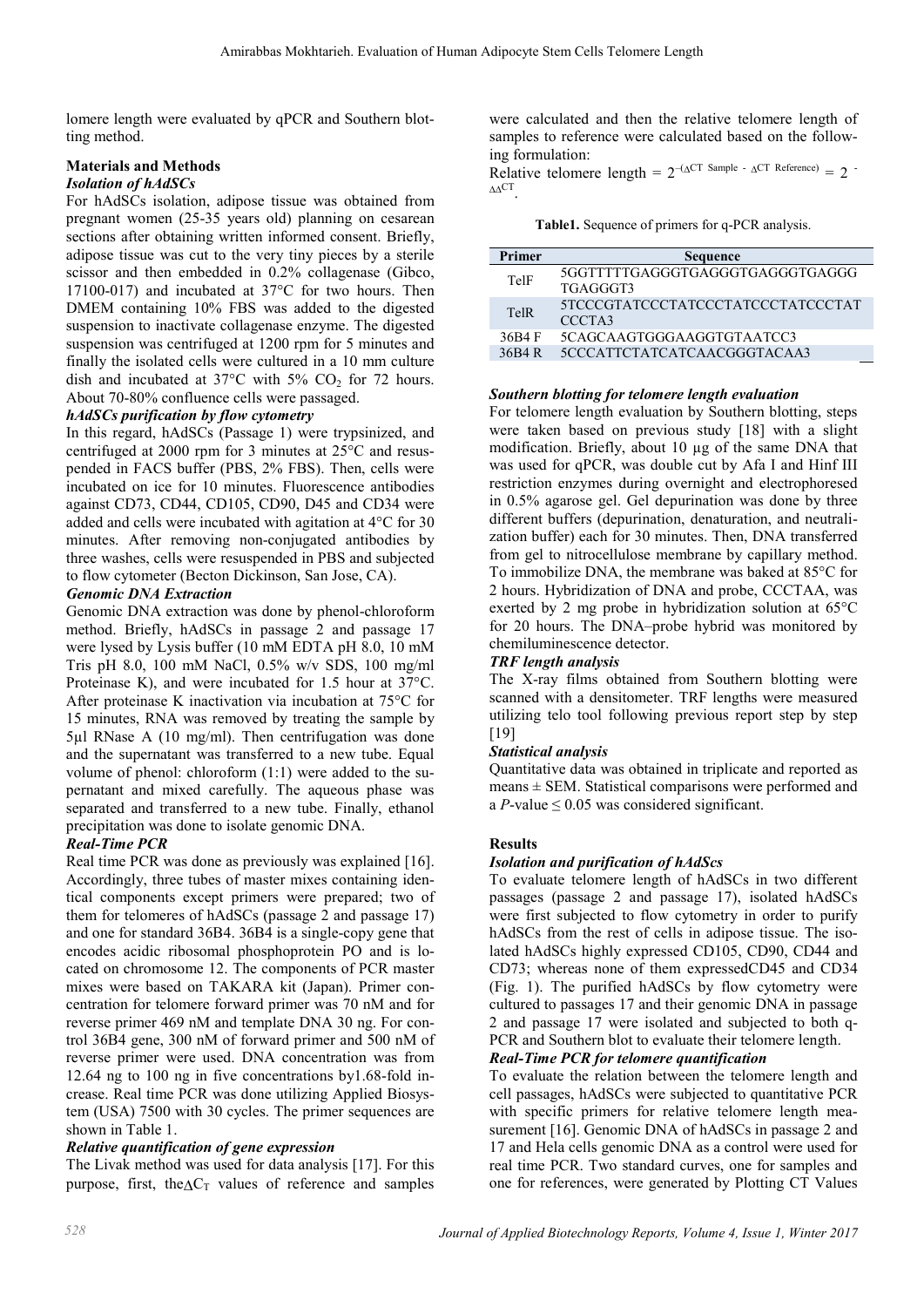on Y axis and logarithmic concentrations of samples DNA on X axis (Fig. 2).

Regression values  $(R^2)$  of all samples were quite high, about 0.99%. Evaluation of telomere length was performed utilizing this equation:  $2^{-(\Delta^{\text{CT}} \text{ Sample - }\Delta^{\text{CT}} \text{ Reference})} = 2^{-\Delta \Delta^{\text{CT}}}.$ According to the results, telomere length in passage 2 was longer than passage 17 (Fig. 3).

#### *Southern blotting for telomere length evaluation*

Southern blot as a golden standard was performed to evaluate the accuracy of telomere length measurement luate the accuracy of telomere length measurement<br>achieved from qPCR. Based on the Sothern blotting results, and compatible with qPCR results, telomere length of hAdSCs in passage 2 was longer than Passage 17 (Fig. 4).



Figure 1. Purification of hAdSCs by flow cytometry. To purify hAdSCs from adipose tissue flow cytometry was done utili against specific surface markers. Isolated hAdSCs highly expressed CD105, CD90, CD73 and CD43. All isolated hAdSCs did not express CD45 and CD34.



Figure 2. Standard curve of qPCR. Two standard curves were required for each setof q-PCR. The Regression value of both standard curves was more than 0.99.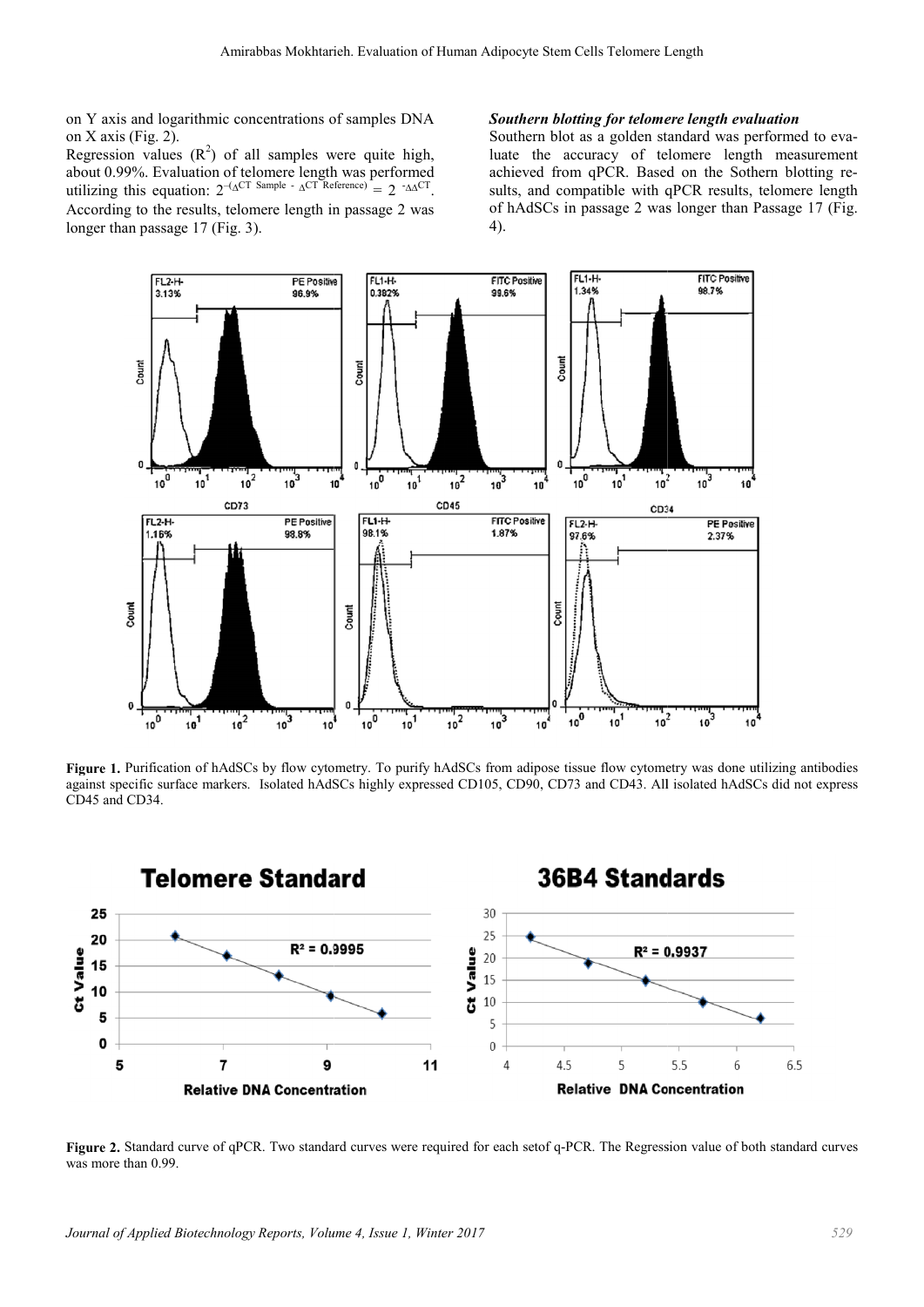**Telomere Length Evaluation by q-PCR** 



Figure 3. Relative telomere length of samples by qPCR. Relative telomere lengths of samples were calculated by  $2^{-AACT}$  formula. As the results show, telomere length reduced by each cell division. Therefore, the older passages show shorter telomere length.

#### Discussion

Mesenchymal stem cells (MSCs) are pluripotent and able to differentiate into a variety of cells such as pancreatic cells, lung cells, liver cells and endothelial cells [20–22]. Therefore, MSCs were introduced as an appropriate candidate for cell therapy. Adipocyte stem cells are available in adipocyte tissue [6]. These cells are highly similar to MSCs in features such as morphology, high level of cell division, and pluripotent capacity [23–25] 25]. Recently, adipocyte stem cells were introduced as a better candidate for cell therapy than BMSCs due to more advantages including ease of isolation and *in vitro* expansion [7, 8], higher ratio of isolation from adipose tissue [7], and possibility of autologous transplantation to reduce the immune response [8].

It was reported that telomere length shorten by each cell division [11]. Telomere attrition leads to cell senescence. Likewise, *in vitro* passaging of stem cells cause telomere attrition and stem cell senescence. However, it is not the only reason of stem cell senescence; for instance induced senescence may occur independent of cell division [26]. Senescent stem cells differ with normal stem cells in some features such as morphology, cell size and expression of surface markers [12]. Based on the reports, even stem cells pluripotency decreases by senescence [5, 13, 14]. Since the primary populations of isolated stem cells are rare, before therapeutic application, stem cells must populate which in turn cause telomere attrition and cell senescence. Therefore, to increase therapeutic efficiency of stem cells application, evaluation of senescence is necessary. In this order, evaluation of telomere length as an appropriate hallmark of stem cell senescence is helpful. sary. In this order, evaluation of telomere length as an appropriate hallmark of stem cell senescence is helpful.<br>In this study, we investigated the telomere length of two<br>different passages of hAdSCs to evaluate the relat eported that telomere length shorten by each cell [11]. Telomere attrition leads to cell senescence.<br>e, *in vitro* passaging of stem cells cause telomere and stem cell senescence. However, it is not the soon of stem cell s

In this study, we investigated the telomere length of two between the hAdSCs passage number and telomere length by real time PCR. The gold standard tool of telomere length measurement is southern blotting analysis of terminal restriction fragments (TRFs) length [18]. Though southern blotting is a gold standard tool for telomere length measurement, qPCR was preferred due to its advan-

**Telomere Length Evaluation by Southern Blotting** 



Figure 4. TRFs evolution of hAdSCs by Southern blotting. Evaluation of mean telomere length was performed by ern blotting. Hela cells were used as control. Based on the results, older passage showed shorter telomere length.

tages such as the quicker and easier procedure and less consuming of genomic DNA. Whereas, Southern blotting is quite time consuming, requiring 3-5 days, and needs a high amount of DNA up to 10 µg. In contrast, by qPCR method, telomere length evaluation takes places in one day requiringless than 50 ng of genomic DNA. This method for the first time was introduces by Cawthon *et al.*, [16]. Utilizing Cawthon et al., procedure and Livak et al., calculation methods, telomere length of hAdSCs in passage 2 and 17 were measured and analyzed 17 measured in the present study. The regression value in the current study was in agreement with previous reports [16]. Analysis of q-PCR showed thatsimilar with somatic cells, attrition of hAdSCs telomere also take place by each cell division (Fig. 3). As a control for qPCR accuracy, the same genomic DNA was applied for Southern blotting. Genomic DNA of Hela cell was utilizedin Southern blotting as control DNA. The mean of Hela telomere length was approximately about 5Kb which was in agreement with previous reports [27, 28] indicating that TRF for Hela cells and therefore for all cells were calculated correctly. Compatible with our results and regardless of the measurement methodology, other studies also have indicated that telomere attrition of MSCs take place *in vitro*  $[5, 29]$ . MSCs take place *in vitro* [5, applied for Southern blotting. Genomic DNA of Hela<br>was utilizedin Southern blotting as control DNA.<br>mean of Hela telomere length was approximately al Evaluation of mean telomere length was performed by South-<br>creating but the search was beformed by South-<br>results, older passage showed shorter telomere length.<br>
rages such as the quicker and easier procedure and les<br>
con

#### Conclusion

In conclusion, our results indicate that upon isolation of hAdSCs, telomere attrition begun and led to losing some of telomere sequences by each cell division in hAdSCs. Although q-PCR is a quick method for telomere length evaluation, it is not as accurate as TRF method. Therefore, selection of appropriate method is essential in order to achieve the best results. telomere sequences by each cell division in hAdSCs.<br>hough q-PCR is a quick method for telomere length<br>luation, it is not as accurate as TRF method. Therefore,<br>ection of appropriate method is essential in order to

#### Acknowledgements

This work was supported by Department of Biology, University of Damghan, Damghan Damghan, Iran.

#### References

1. Pittenger, M.F., Mackay, A.M., Beck, S.C., Jaiswal, R.K., Douglas, R., Mosca, J.D., Multilineage potential of adult human